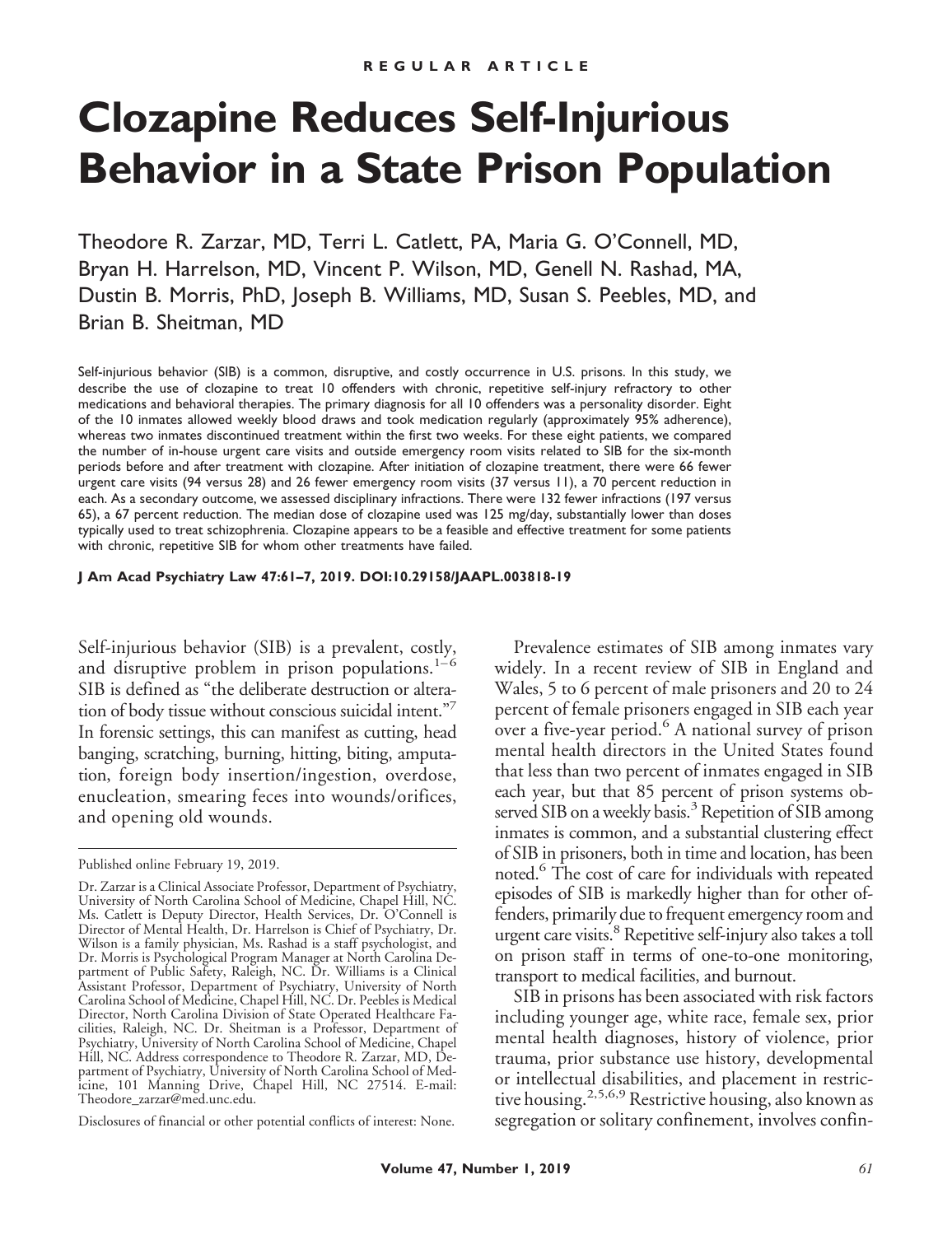ing inmates to a cell for up to 23 hours per day, with one hour out for solitary exercise or hygiene. SIB in offenders is a risk factor for both future suicide and violence toward others.<sup>6,10</sup>

Conventional management of SIB in prisons involves use of medications, seclusion, restraint, and behavioral therapies.<sup>3,11,12</sup> To date, there is no FDAapproved medication indicated for the treatment of chronic, severe SIB, nor is there any medication approved for borderline personality disorder (BPD) or antisocial personality disorder (ASPD), illnesses that increase the risk of such behaviors, particularly in the forensic setting. Two recent reviews show limited effectiveness of pharmacological management of SIB in adults in non-correctional settings; however, these reviews relied exclusively on randomized trials and did not include clozapine.<sup>13,14</sup>

Clozapine is a second-generation antipsychotic medication with demonstrated effectiveness for treatment-refractory schizophrenia and reduction in risk of recurrent suicidal behavior in individuals with schizophrenia or schizoaffective disorder.<sup>15-17</sup> Numerous reports document clozapine's benefits in decreasing SIB and aggression in both psychotic and non-psychotic populations.<sup>18-22</sup> Despite its superiority to other antipsychotics, clozapine remains underutilized in the United States for a variety of reasons, primarily its requirement for hematological monitoring. In 2016, a workgroup of the National Association of State Mental Health Program Directors issued a white paper addressing the underutilization of clozapine. $23$ <sup>T</sup>he paper noted that "accumulating evidence supports clozapine's utility for a variety of other disorders and conditions such as treatment of hostility and aggression. . .and borderline personality disorder" (Ref. 23, p 7). The authors also recommended expanding clozapine's use in forensic facilities, given the increasing number of incarcerated individuals with mental illness.

There are few published reports of clozapine's use in prisons and jails, and most studies have focused on patients with schizophrenia.<sup>24-27</sup> Brown *et al.* have described clozapine's use in a cohort of non-schizophrenic violent men with ASPD, reporting reductions in impulsivity and aggression after a median of 14 weeks of treatment.<sup>26</sup> However, much of the aggression in this group did not involve physical assaults against others. Mela and Depiang analyzed post-release patients with a psychotic disorder on clozapine and other antipsychotics and found a significantly longer time to first offense and more crimefree time in the community in the clozapine group.<sup>27</sup> To our knowledge, there are no published articles examining the use of clozapine for chronic SIB in a prison population.

This study had two primary objectives. We sought to examine the feasibility of prescribing clozapine to male offenders in a restrictive housing setting who exhibit chronic, severe SIB, for whom multiple prior pharmacological and psychosocial therapies had failed. If feasible, we then attempted to determine whether this intervention was effective in reducing the number of episodes of SIB. As a secondary measure, we sought to determine whether there was any reduction in disciplinary infractions. We hypothesized that there would be a reduction in both SIB and infractions after treatment with clozapine for at least some patients.

## **Methods**

#### *Study Site*

North Carolina Central Prison houses 752 inmates and operates a hospital with 216 mental health beds and 120 medical/surgical beds. All patients in this study were male offenders on a 24-bed restrictive housing mental health inpatient unit at North Carolina Central Prison Hospital. The unit is staffed by a psychiatrist, nurses, behavioral health technicians, masters-level psychologists, and correctional officers. In the hospital, inmates are confined to their cells except for therapeutic groups, recreation, or to shower. The hospital's restrictive housing unit allows up to two hours of time out of one's cell for these activities, while the non-hospital restrictive housing units only allow up to one hour and do not offer group therapy. Access to personal property is more restricted in the hospital unit for safety purposes. Groups are led by psychology staff and focus on a variety of mental health and substance use topics, particularly the development of safe and positive coping skills. All inmates, whether prescribed clozapine or not, were offered group therapy three times per week based on principles of cognitive behavioral therapy.

In 2016, the North Carolina Department of Public Safety (DPS) sought to establish a policy on the use of clozapine in DPS facilities that was consistent with the standard of care in the community. The policy approved by DPS in June 2016 was modeled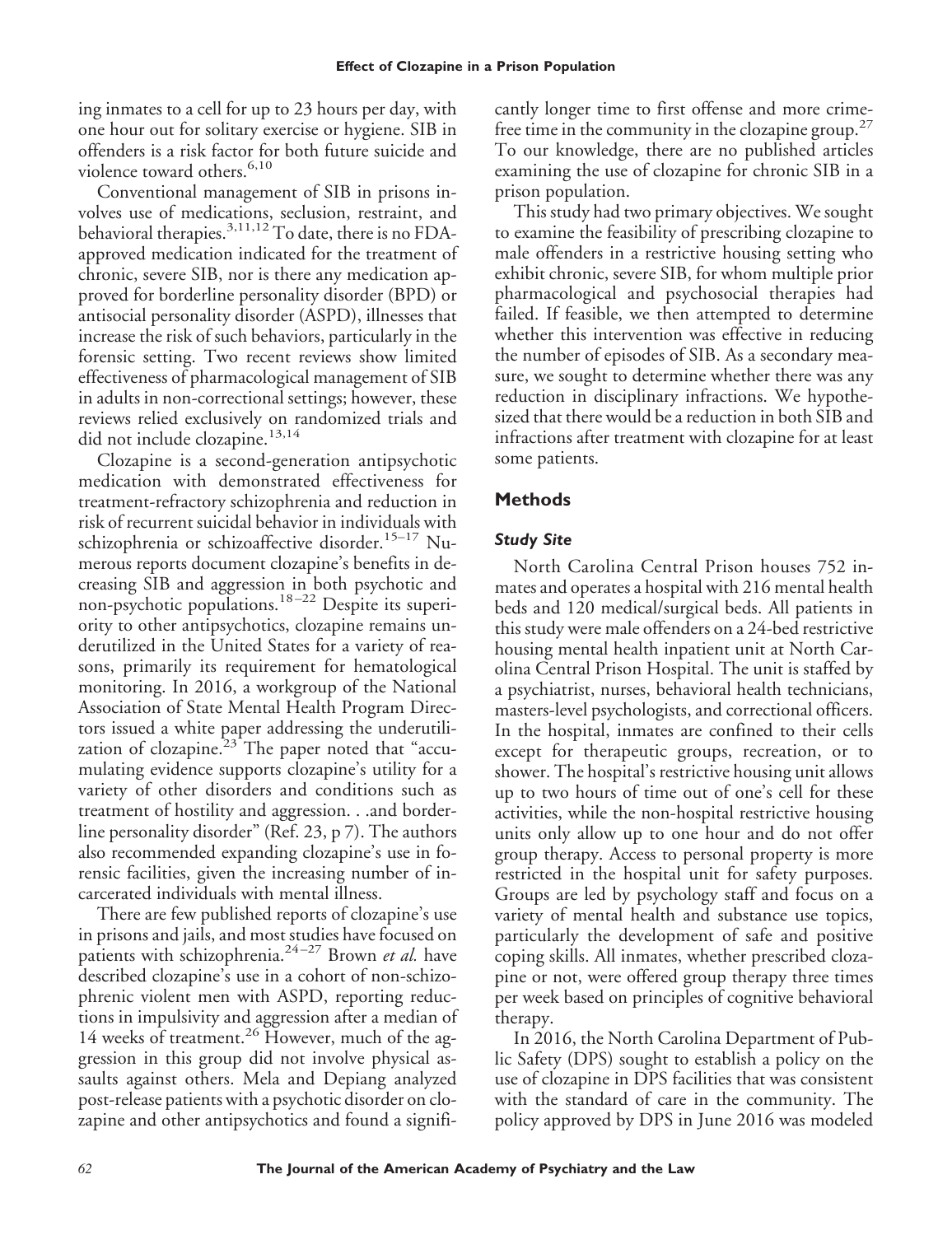after one used at a North Carolina state psychiatric hospital. It serves as a guideline for the prescribing, monitoring, and dispensing of clozapine, both for FDA-approved indications and for patients with other treatment-refractory mental illnesses. The policy outlined roles for psychiatry, medicine, pharmacy, nursing, and psychology services. Staff received training to familiarize themselves with the policy, and an online module to train nurses in clozapine's indications and potential side effects was developed.

## *Subject Selection*

Electronic health records were reviewed for 13 patients without a primary psychotic disorder who were offered clozapine treatment for chronic, severe SIB beginning in July 2016. To receive clozapine, patients were required to be competent to make health care decisions and to be capable of providing informed consent for clozapine treatment. All had a DSM-5 diagnosis of ASPD or BPD made by prison hospital psychiatrists on the basis of all available clinical and historical information, and all had failed other pharmacological and psychosocial therapies, including two antipsychotic trials prior to clozapine initiation. In addition, treatment resistance was defined as having had three separate incidents of SIB in the prior six months. Inmates who were prescribed clozapine but did not have a history of chronic SIB and those who had a primary diagnosis of schizophrenia, schizoaffective disorder, or bipolar disorder were excluded from this analysis. All patients had been prescribed other psychotropic medications prior to clozapine initiation. The DPS guidelines for clozapine treatment encourage tapering off antipsychotics after clozapine initiation. Mood stabilizers are also tapered off and discontinued unless the indication for treatment is a seizure disorder. Patients taking carbamazepine for epilepsy are transitioned to levetiracetam due to carbamazepine's interactions with clozapine. Patients typically can continue antidepressants during treatment with clozapine. Side effects were monitored by clinical staff, although no standardized assessment tool was utilized. Patients taking clozapine were offered the same behavioral health therapies as patients who were not taking clozapine.

To assess the feasibility of prescribing clozapine for repetitive self-injury, we analyzed how many patients agreed to take clozapine once offered, the percentage of doses refused, and the number of blood draws (for routine clozapine monitoring) refused. Blood draws were counted as refused if they resulted in an interruption in treatment.

The primary outcome measure was the change in the number of episodes of severe SIB as measured by visits to an onsite urgent care clinic or visits to outside emergency rooms for the six months prior to clozapine treatment and the six months after treatment. The post-treatment period began the day after clozapine initiation. Visits were counted for new episodes of SIB but not for follow-up visits related to medical complications of prior SIB. In addition, three of eight patients had data available for the previous 12 months. Electronic records were reviewed, and the data were analyzed independently by the North Carolina DPS Quality Improvement team. A secondary analysis looked at the number of infractions issued by custody officers before and after clozapine treatment. Only infractions that were reviewed and confirmed (i.e., "guilty" infractions) were counted. In addition, we determined the direct costs incurred for medical services provided at outside hospitals.

This study was approved by the Office of Human Research Ethics at the University of North Carolina at Chapel Hill (IRB # 16-2759).

# **Results**

Thirteen patients met criteria. Ten patients consented to treatment and were started on the medication. Two patients discontinued treatment within two weeks, reporting that they had changed their minds but denying any specific side effects. Of the 10 patients consenting to treatment, seven were diagnosed with ASPD and three with BPD. Six patients had a history of substance use disorder, and three had a diagnosis of seizure disorder. No patients had a diagnosis of intellectual developmental disorder. Five patients were African American, four were Caucasian, and one was Native American. The median age was 28 years (range 24 – 44 years). No patients had a comorbid psychotic disorder, although all had previously tried at least two other antipsychotics for SIB with no benefits. Four offenders had a past affiliation with a gang, but none had known active involvement or strong association with a gang during the study period.

In the three years preceding initiation of clozapine, inmates who consented to treatment had spent a median of 27 months (range 6 –36 months) in re-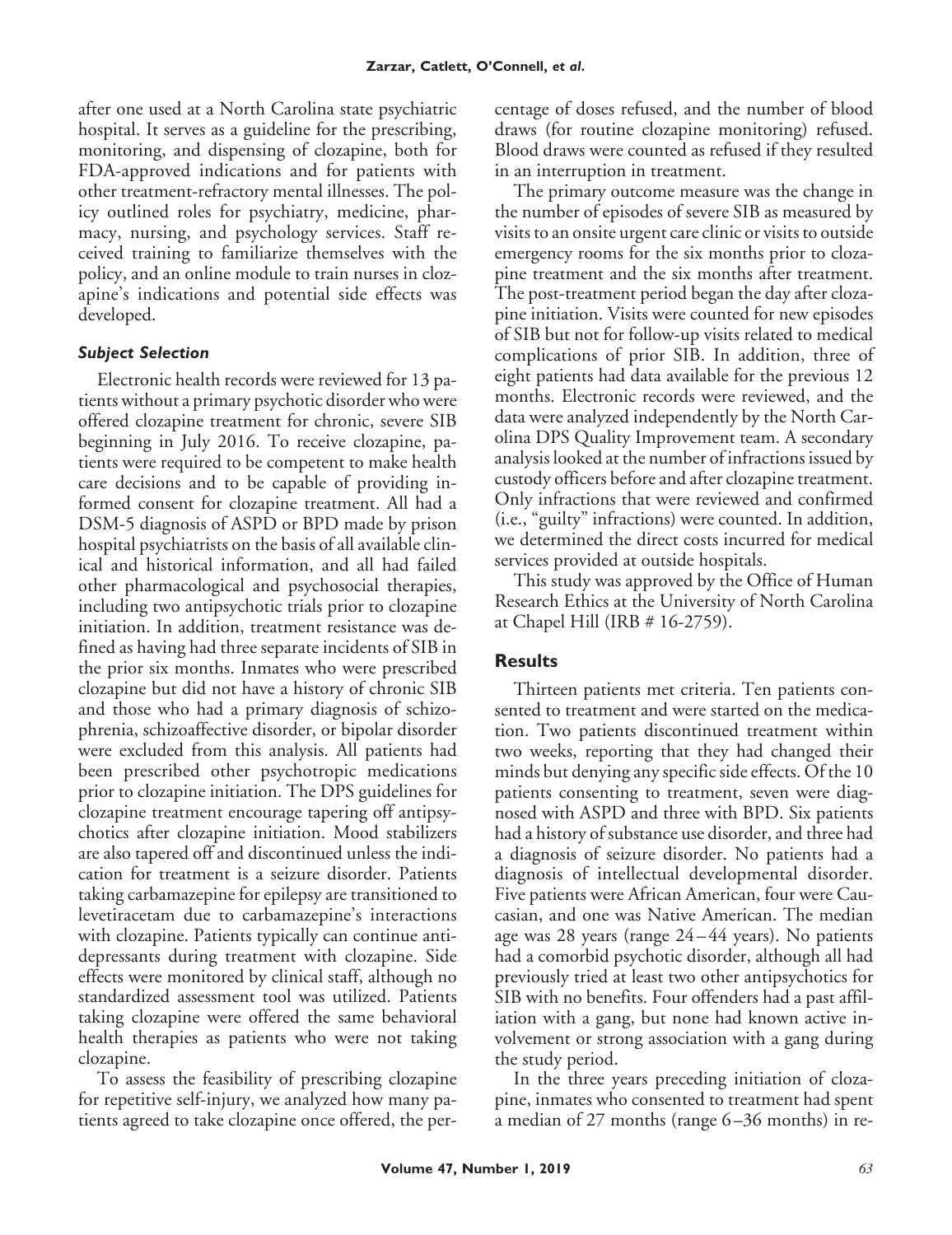#### **Effect of Clozapine in a Prison Population**

| Patient  | Pre-treatment (6 months) |                          |                                    |                      | Post-treatment (6 months) |                          |                             |                      |
|----------|--------------------------|--------------------------|------------------------------------|----------------------|---------------------------|--------------------------|-----------------------------|----------------------|
|          | Urgent<br>Care Visits    | Emergency<br>Room Visits | Disciplinary<br><b>Infractions</b> | Assaults<br>on Staff | Urgent<br>Care Visits     | Emergency<br>Room Visits | Disciplinary<br>Infractions | Assaults<br>on Staff |
|          |                          |                          | 30                                 |                      |                           |                          |                             |                      |
|          | 45                       |                          | 68                                 | 19                   |                           |                          | 38                          |                      |
|          |                          |                          | 26                                 |                      |                           |                          | 12                          |                      |
|          |                          |                          | 13                                 |                      |                           |                          |                             |                      |
| 5        |                          |                          |                                    |                      |                           |                          |                             |                      |
| 6        |                          |                          |                                    |                      |                           |                          |                             |                      |
|          | 18                       |                          | 39                                 |                      | 12                        |                          | 12                          |                      |
| 8        |                          |                          |                                    |                      |                           |                          |                             |                      |
| Totals   | 94                       | 37                       | 197                                | 39                   | 28                        |                          | 65                          | 21                   |
| % Change |                          |                          |                                    |                      | $-70.2%$                  | $-70.3%$                 | $-67.0\%$                   | $-46.2%$             |

**Table 1** Medical Visits Related to Self-injurious Behavior and Infractions Among Clozapine-Treated Offenders

strictive housing. All patients who consented to treatment were in restrictive housing for the six months preceding initiation of clozapine. The median number of days spent in a restrictive housing hospital setting for the six months before treatment was 120 days, whereas this number was 155 days after treatment. One patient's remaining time in restrictive housing expired during the treatment period.

Eight patients took clozapine for at least six months from initiation. Of these, all adhered to weekly blood draws for routine monitoring. The medication adherence rate (i.e., the number of doses accepted divided by the number of doses offered) was 95 percent. The median dose utilized was 125 mg/ day (range 75–225 mg/day).

Patients'  $(n = 8)$  urgent care visits, emergency room visits, and infractions were aggregated for the six-month period before clozapine treatment and compared with the six-month period after initiation of clozapine. Patient-level data are presented in Table 1. There was a 70.2 percent decrease in onsite urgent care visits (94 versus 28), a 70.3 percent decrease in outside emergency room visits (37 versus 11), and a 67.0 percent decrease in total infractions (197 versus 65) for the time periods assessed. A subset of infractions, assaults on custody staff, was reduced by 46.2 percent (39 versus 21). Almost all SIB that occurred after initiation of clozapine occurred in the first three months of treatment. Total infractions were broken down by quarter relative to clozapine initiation and results are presented in Fig. 1.

Of the eight patients who took clozapine for at least six months, three had also reached twelve months of consecutive treatment (the other five continued on clozapine but had not yet reached twelve months). For these three patients, the sum of infractions decreased from 215 in the 12 months prior to clozapine treatment to 60 in the 12 months of treatment (72.0% decrease). Included in this number were assaults on custody staff, which decreased from 50 to 16 (68.0% reduction) over the same time period. Most post-treatment infractions occurred early in the treatment course; in months 6 to 12 of treatment, these three patients incurred only seven additional infractions, only one of which was an assault charge. There were no episodes of SIB for these patients in months 6 to 12 of treatment. Twelve-month infraction data for these patients are presented in Fig. 2.

Costs of outside hospital visits, defined as only directly paid charges from hospitals for new episodes of SIB, were analyzed before and after clozapine treatment. Bills to the prison system for visits related to SIB were approximately \$200,000 lower during the six months following initiation of clozapine treatment compared with the six months prior to treatment.

### **Discussion**

This study demonstrates that clozapine use for chronic and severe SIB initiated in a restrictive housing setting is both feasible and effective for some inmates. Of 13 inmates who were determined to be eligible for a clozapine trial, 8 (61.5%) agreed and cooperated with treatment for at least six consecutive months. In this small sample of repetitive self-injurious patients, clozapine was markedly effective in reducing the number of medical visits needed for SIB. Furthermore, infractions (including assaults on cus-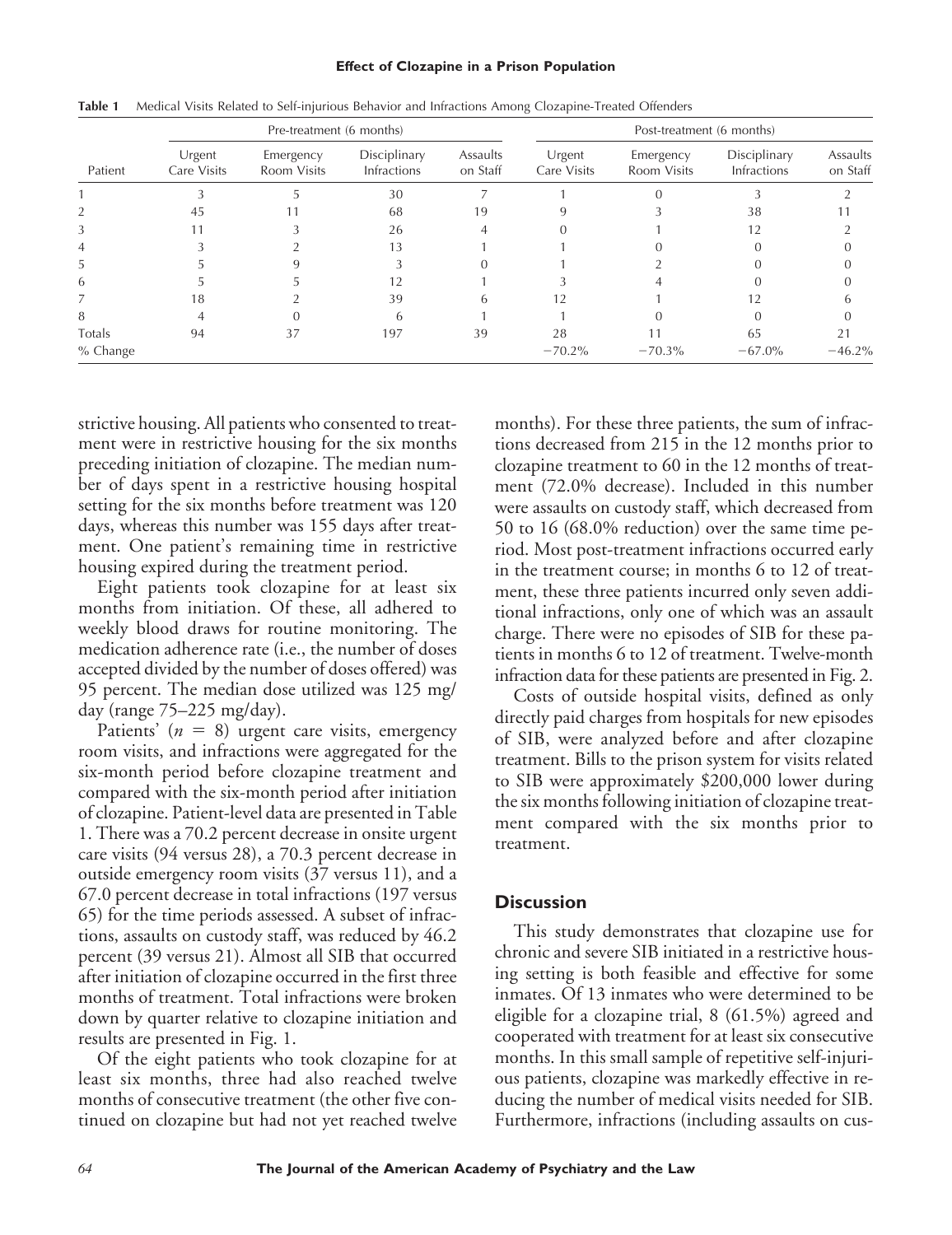

**Figure 1.** Number of disciplinary infractions for patients (*n* = 8) by quarter relative to clozapine initiation (6 months pre/posttreatment). \*Quarter 1 begins the day following clozapine initiation.

tody staff) also markedly decreased after treatment with clozapine.

There were initial questions about whether inmates would agree to take clozapine consistently and adhere to required blood monitoring, or whether they would use these blood draws as a means to possibly extort or manipulate the clinical team for other ends. The results overwhelmingly indicate that patients remained adherent to treatment. Indeed, the medication adherence rate of 95 percent exceeds the often-cited standard of 80 percent used in clinical trials to measure overall treatment adherence.<sup>28</sup>

In this study, clozapine's effect on SIB and infractions was striking, particularly the consistency of the results in both areas across all subjects. The effect persisted (and in fact was more profound) after six months of treatment with a continued absence of SIB and lessening of infractions. The marked decrease in SIB is consistent with prior studies done in noncorrectional hospital settings.<sup>21,22</sup> Prior studies have



**Figure 2.** Number of disciplinary infractions for patients (*n* = 3) by quarter relative to clozapine initiation (12 months pre/posttreatment). *\**Quarter 1 begins the day following clozapine initiation.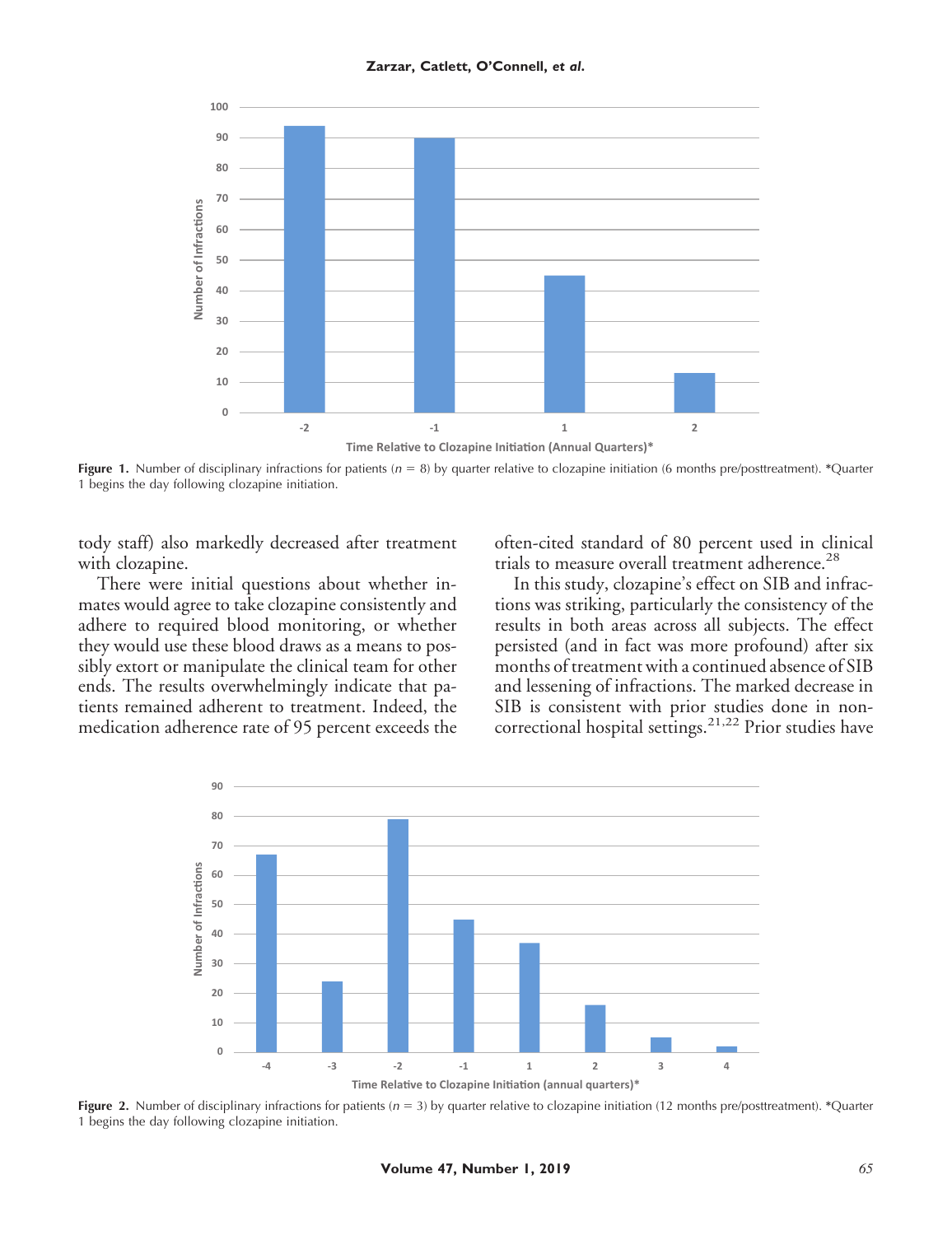also shown clozapine to be cost-effective when compared with other antipsychotics in the general population.<sup>29</sup> In this cohort, over \$200,000 in outside hospital emergency room charges was saved. This figure does not include ancillary costs, such as paying correctional officers to transport and monitor patients during their visits to outside emergency rooms, follow-up emergent or scheduled treatments related to prior SIB, and costs incurred onsite at the prison. In comparison, the cost of clozapine treatment was estimated to be substantially less than the amount saved in emergency room bills, given clozapine's availability as a generic medication and the relatively inexpensive cost of an electrocardiogram and blood monitoring.

Clozapine's effect on aggression against others, including a 46 percent decrease in assaults on custody staff, is noteworthy and consistent with previously published data in patients with schizophrenia.<sup>18,19</sup> Little data exist on the use of clozapine for violent patients with ASPD or BPD. One case series on clozapine in seven men with ASPD found decreases in aggression; however, there was only one recorded physical assault in this group prior to treatment, and most episodes of aggression were either verbal or directed toward property.<sup>26</sup> Another study found selfharm to be a risk factor for violent crime and suggested that self-harm "could be viewed as an early behavioral marker of difficulties with emotional and behavioral regulation that. . .may increase the risk of committing violent crimes" (Ref. 10, p 620). To our knowledge, only one study has addressed clozapine's effect on overall infractions, noting a decrease in offenses by patients treated with clozapine versus those treated with other antipsychotics. $24$  However, that study analyzed patients with psychotic disorders, 40 percent of whom had no pretreatment offenses. Our analysis suggests that clozapine could potentially be effective in a population of personality-disordered inmates with impulse-control problems and a high number of pretreatment infractions.

Interestingly, the patients responded at relatively low doses (median 125 mg/day) compared with those typically required for treatment-resistant schizophrenia (FDA-approved up to 900 mg/day). The most common side effect reported was sialorrhea, and five patients were prescribed atropine ophthalmic solution sublingually to manage this with good effect. Two patients had a greater than seven percent gain in body weight. No other side effects

were reported by more than one patient, and no patients discontinued clozapine due to side effects. Prior analyses of patients with schizophrenia found clozapine's anti-aggressive properties to be independent of its effect on psychosis and not secondary to sedation.<sup>18,19</sup> Although not assessed using a standardized tool, the reduction in violent behaviors did not appear to be secondary to clozapine's sedating effect. Sedation was monitored clinically and, outside of the initial two weeks of treatment, was not reported nor observed for any of the eight patients who took clozapine for the six-month period. In addition, the majority of the dose was typically given at bedtime.

A key advantage of utilizing clozapine for the management of severe, repetitive SIB is that it can be adopted relatively easily by most correctional systems. Most prison systems already have the staffing and ancillary services (e.g., lab, pharmacy, nursing) in place that are needed to monitor clozapine, making this approach easily protocolized for use in different settings. Setting up a large behavioral-management program requires an ongoing training effort to be sure that all staff are consistent on an ongoing basis, and any such program would need to include both custody and nursing. This commitment may not be realistic in some prisons, given the amount of resources that would need to be devoted to this type of effort. However, use of clozapine may allow individual cognitive or dialectical behavioral therapy and other types of supportive efforts to be much more effective. Opportunities should be pursued to utilize behavioral training in conjunction with medication as the optimal way to maintain the gains produced in reduction in SIB and infractions.

Our results, while preliminary, support the use of clozapine for the treatment of chronic, repetitive SIB and aggression in some male inmates with treatmentrefractory personality disorders who did not respond to prior treatment. Nevertheless, this study has several limitations. There was no control group. The sample size was relatively small, and the cohort was limited to male patients who had clozapine initiated in restrictive housing. There were potentially confounding variables, such as inmates' desire to remain in the inpatient hospital, the treatment setting not being uniform before and after treatment, and increased attention from providers, which may have favored clozapine treatment. In addition, no standardized assessment of sedation was obtained, nor